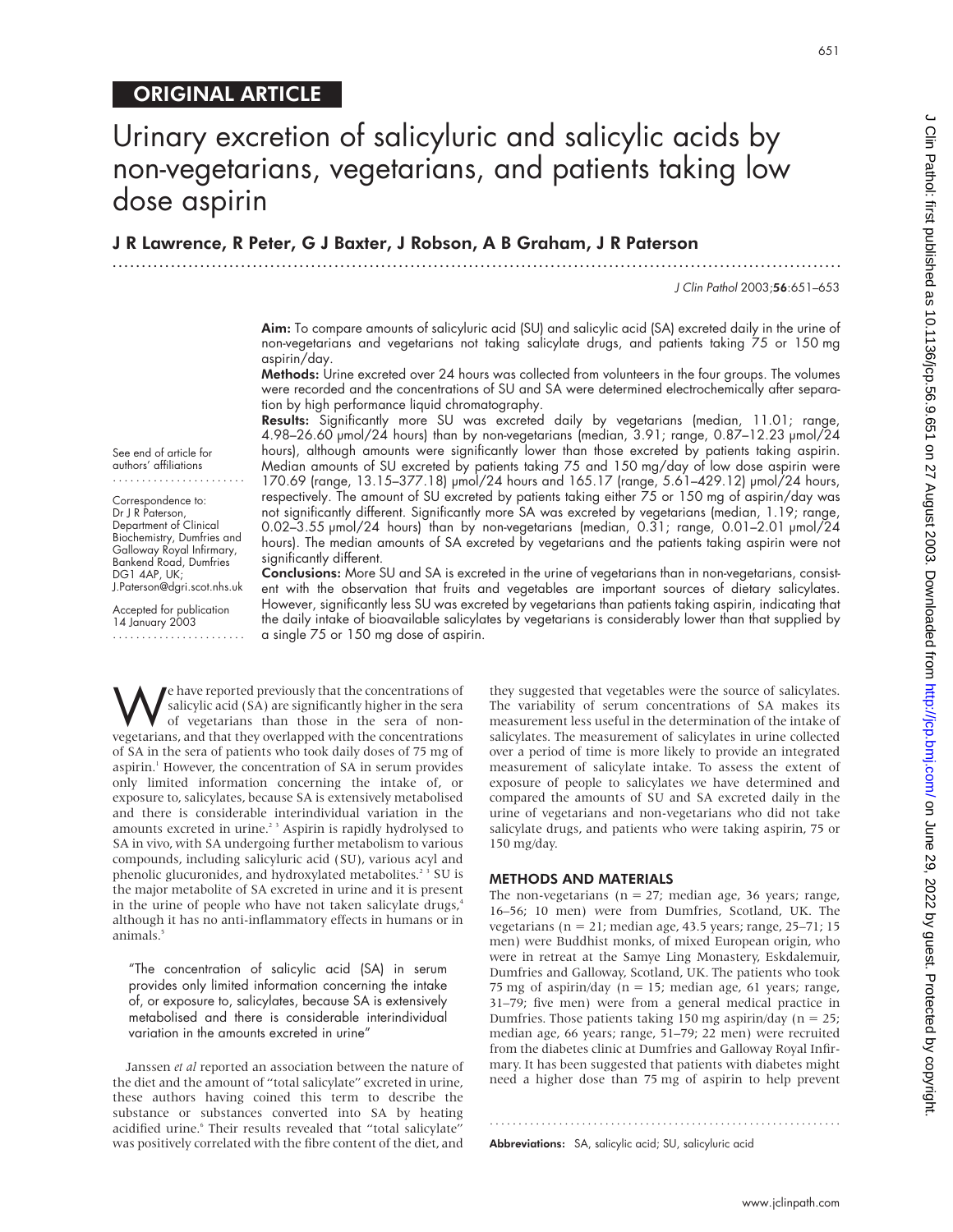Table 1 Amounts (µmol/24 hours) of salicyluric (SU) and salicylic (SA) acid excreted in the urine of non-vegetarians (n=27), vegetarians (n=21), and patients taking aspirin (75 mg/day (n=15) and 150 mg/day (n=24))

|           | Non-vegetarians  | Vegetarians      | Patients taking aspirin |                   |
|-----------|------------------|------------------|-------------------------|-------------------|
|           |                  |                  | 75 mg                   | $150$ mg          |
| <b>SU</b> | 3.91             | 11.01            | 170.69                  | 165.17            |
| (24 h)    | $(0.87 - 12.23)$ | $(4.98 - 26.60)$ | $(13.15 - 377.18)$      | $(5.62 - 429.12)$ |
| SA        | 0.31             | 1.19             | 0.41                    | 0.36              |
| (24 h)    | $(0.01 - 2.01)$  | $(0.02 - 3.55)$  | $(0.00 - 3.88)$         | $(0.04 - 7.10)$   |

The values shown are median (range). SU: vegetarians v non-vegetarians, p<0.001; difference between the medians, 6.07 µmol/24 hours; 95% confidence intervals [Cl], 3.92 to 9.31. SA: vegetarians v<br>non-vegetarians, p=0.0166; difference between the medians not significant (p=0.369).

cardiovascular disease.<sup>7</sup> The diets of the non-vegetarians and patients taking aspirin were not recorded, although the patients taking aspirin had probably been given dietary advice to increase their consumption of fruit and vegetables. A drug history was obtained for all of the vegetarians and nonvegetarians to ensure that they were not taking salicylate drugs. These investigations were approved by the local research ethics committee and informed consent was obtained.

Urine excreted over a period of 24 hours was collected and its volume was recorded. It was divided into portions and stored at –70°C until examination. The concentrations of SU and SA were determined electrochemically after separation by high performance liquid chromatography, essentially as described previously.<sup>4</sup> However, in our present work, the concentration of the internal standard (4-methylsalicylic acid) was increased to 20 µmol/litre. The concentrations reported for the non-vegetarians include 10 values that were published previously in our description of the analytical method.<sup>4</sup> Because the amounts of SU and SA excreted daily did not appear to be distributed normally, median amounts and the ranges of amounts observed are reported. Tests of significance were performed by means of the Mann-Whitney U test.

### RESULTS

Table 1 shows the amounts of SU and SA excreted daily in the urine of the individuals in the four groups. The amounts of SU excreted by vegetarians were significantly higher than those excreted by non-vegetarians. However, they were substantially lower than the amounts excreted by patients taking aspirin. The results of one patient who took 150 mg of aspirin were excluded from the analyses because SU was not detected in the patient's urine. This patient excreted a much greater amount of SA (101.74 µmol in 24 hours) than that excreted by the other patients, and it was thought that he might lack the capacity to conjugate SA with glycine. One other patient who took 150 mg aspirin/day excreted 5.62 µmol of SU and 0.42 µmol of SA in 24 hours. It is possible that this patient was not compliant in taking aspirin; however, these values are included in our analyses. The amounts of SU excreted by patients taking either 75 or 150 mg of aspirin daily were not significantly different. The amounts of SA excreted by all four groups of people were much smaller than those of the conjugated metabolite. The amount of SA excreted daily by vegetarians was greater than that excreted by non-vegetarians (table 1). The differences in the median amounts of SA excreted daily by the vegetarians and the patients who took 75 or 150 mg of aspirin/day were not significant.

### **DISCUSSION**

Our results (table 1) show that more SU is excreted in the urine of vegetarians than in the urine of non-vegetarians, and

this finding is entirely consistent with the observation that fruits and vegetables are the major dietary sources of salicylates.<sup>6</sup> These results independently support and strengthen our earlier finding,<sup>1</sup> obtained from serum measurements, that foodstuffs derived from plants contribute greatly to our intake of salicylates.

Janssen and colleagues<sup>6</sup> determined that a median amount of 10 µmol/24 hours (range, 3–34) of total salicylate was excreted in the urine of 17 volunteers who had not taken salicylate drugs and who had consumed a variety of diets. All but one of the subjects studied were described as eating a diet that contained plant based foodstuffs, and many of them excluded fish and meat from their diets. In their analytical method, Janssen *et al* had added HCl to the urine (to a concentration of 5 mol/litre) and then they heated the mixture for two hours at 120°C.<sup>6</sup> As a result, they were unable to speciate the salicylates that had been present. Nevertheless, the median amounts quoted by Janssen and colleagues<sup>6</sup> and those reported here for the vegetarian group (table 1) are similar.

"These results independently support and strengthen our earlier finding, obtained from serum measurements, that foodstuffs derived from plants contribute greatly to our intake of salicylates"

Although it is interesting to note the hypothesis<sup>8</sup> that our intake of synthetic salicylates (compounds added to processed food, toiletries, and cosmetics) is continually increasing, and might contribute to the decreasing incidence of cardiovascular disease, our results shed very little new light on this possibility. In our earlier work,<sup>1</sup> a considerable overlap in the concentrations of SA in the sera of vegetarians and people taking 75 mg of aspirin/day was noted. There is some degree of overlap in the amounts of SU and SA excreted daily by vegetarians and patients taking low dose aspirin, although it is much less pronounced than that observed with serum SA concentrations. It is not known whether the dietary intake of salicylates or the serum concentrations of SA found in vivo, especially in vegetarians, have beneficial effects on health. Paterson and Lawrence<sup>9</sup> have suggested that SA, and its precursors, may be important components of a diet rich in plant based foodstuffs, which helps prevent disease, especially colorectal cancer. SA is an anti-inflammatory compound common to both aspirin and a diet rich in plant based foodstuffs, both of which reduce the risk of colorectal cancer. We are currently investigating the potential health benefits of dietary SA in both animal and human studies.

Interestingly, there was almost no difference in the amounts of SU excreted daily by the two groups of patients taking either 75 or 150 mg of aspirin/day. It is unlikely that there is a major difference in the pharmacokinetics of aspirin